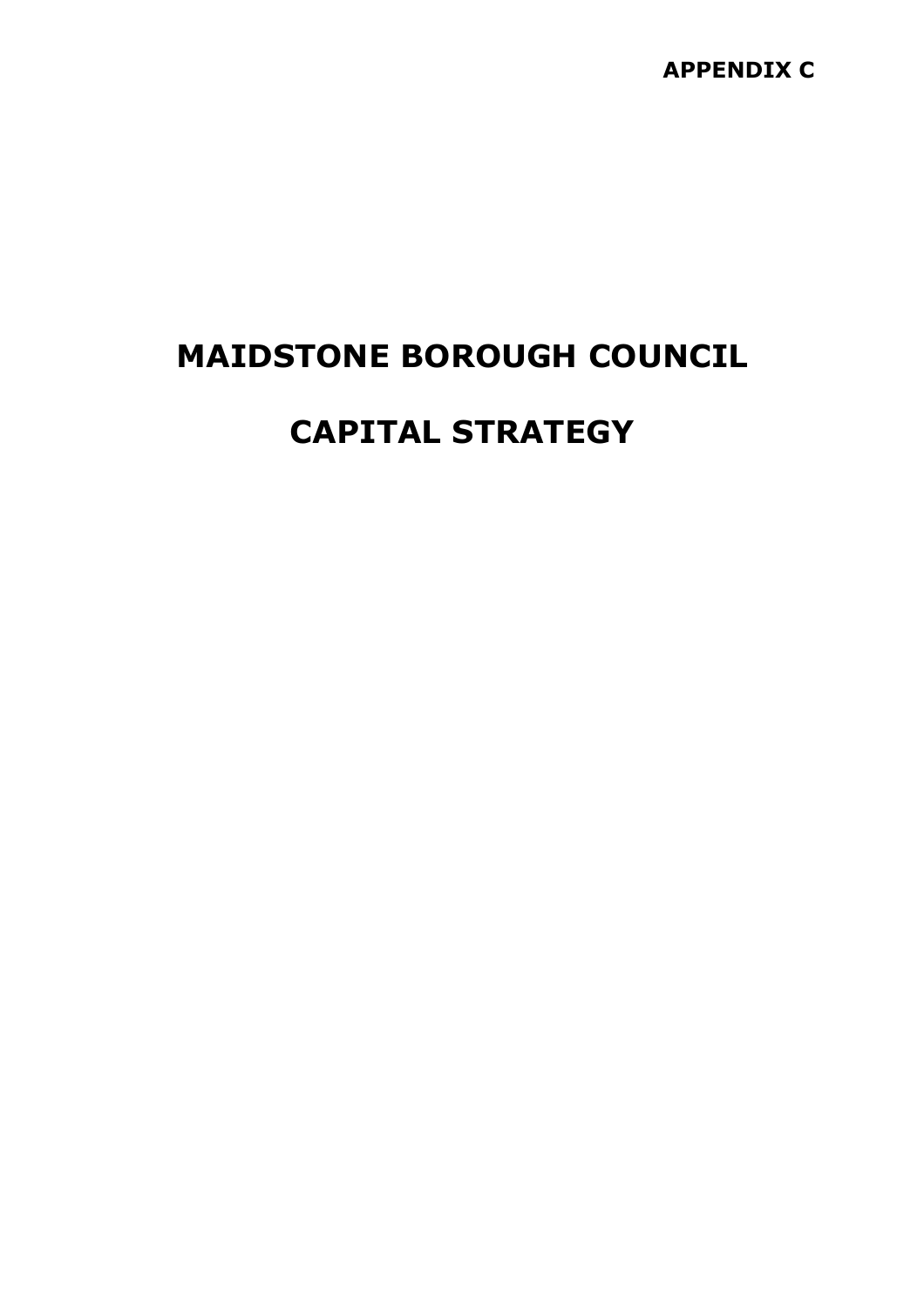# **CONTENTS**

| 2. Capital Expenditure and links to other Corporate Strategies  2 |  |
|-------------------------------------------------------------------|--|
|                                                                   |  |
|                                                                   |  |
|                                                                   |  |
|                                                                   |  |
|                                                                   |  |
|                                                                   |  |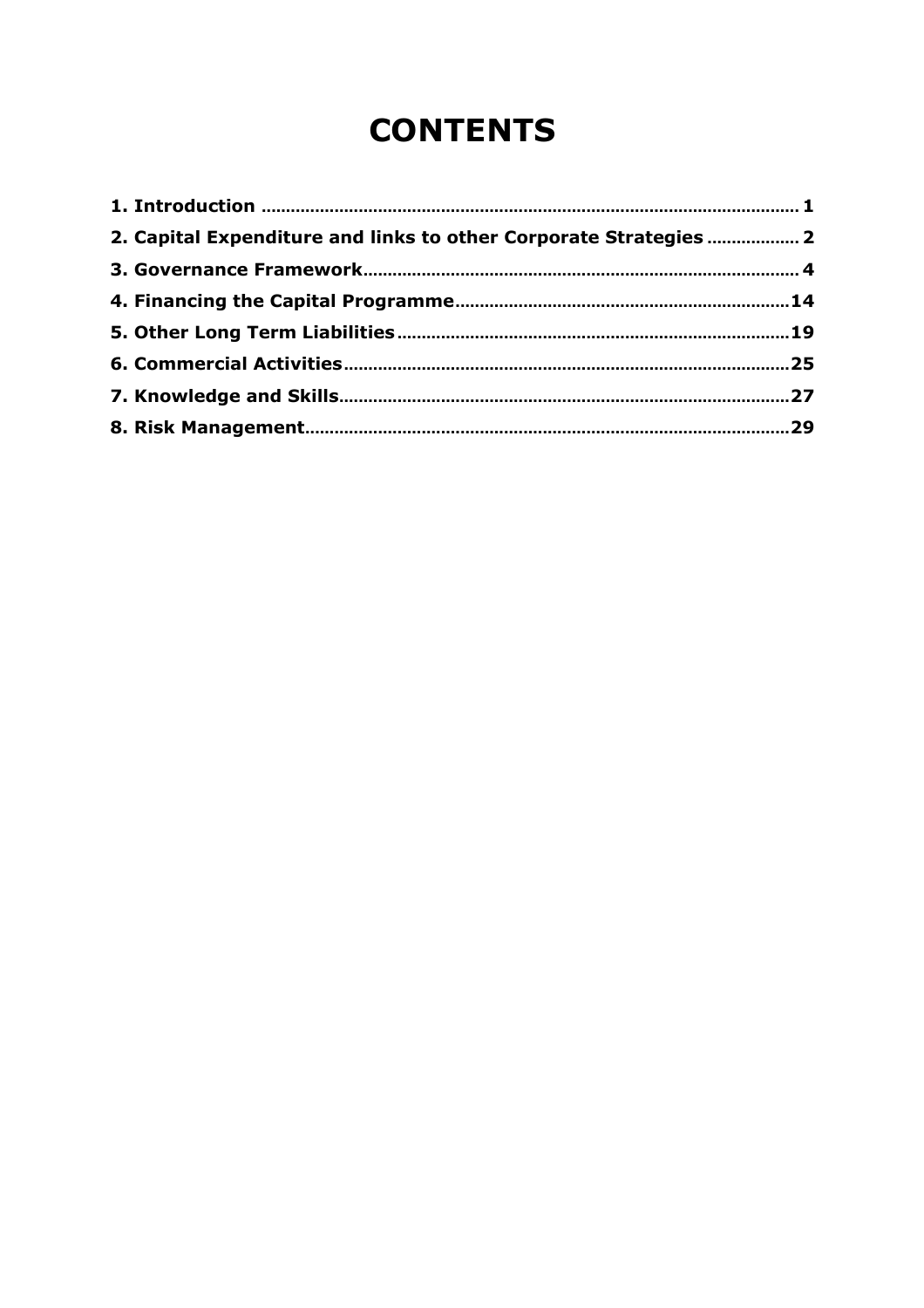# 1. INTRODUCTION

- 1.1 CIPFA's Prudential Code, which governs the Council's capital investment and borrowing, introduced a new requirement in 2019/20 for a Capital Strategy. The intention was to ensure that councils provide a high-level overview of how capital expenditure, capital financing and treasury management activity contribute to the provision of local public services, along with a description of how associated risk is managed and the implications for future financial sustainability.
- 1.2 Accordingly, the Capital Strategy articulates in a single place a number of strategies and policies that the Council already addresses elsewhere: it is an overarching document linking the Strategic Plan, the Medium Term Financial Strategy, the Treasury Management Strategy and the Asset Management Plan.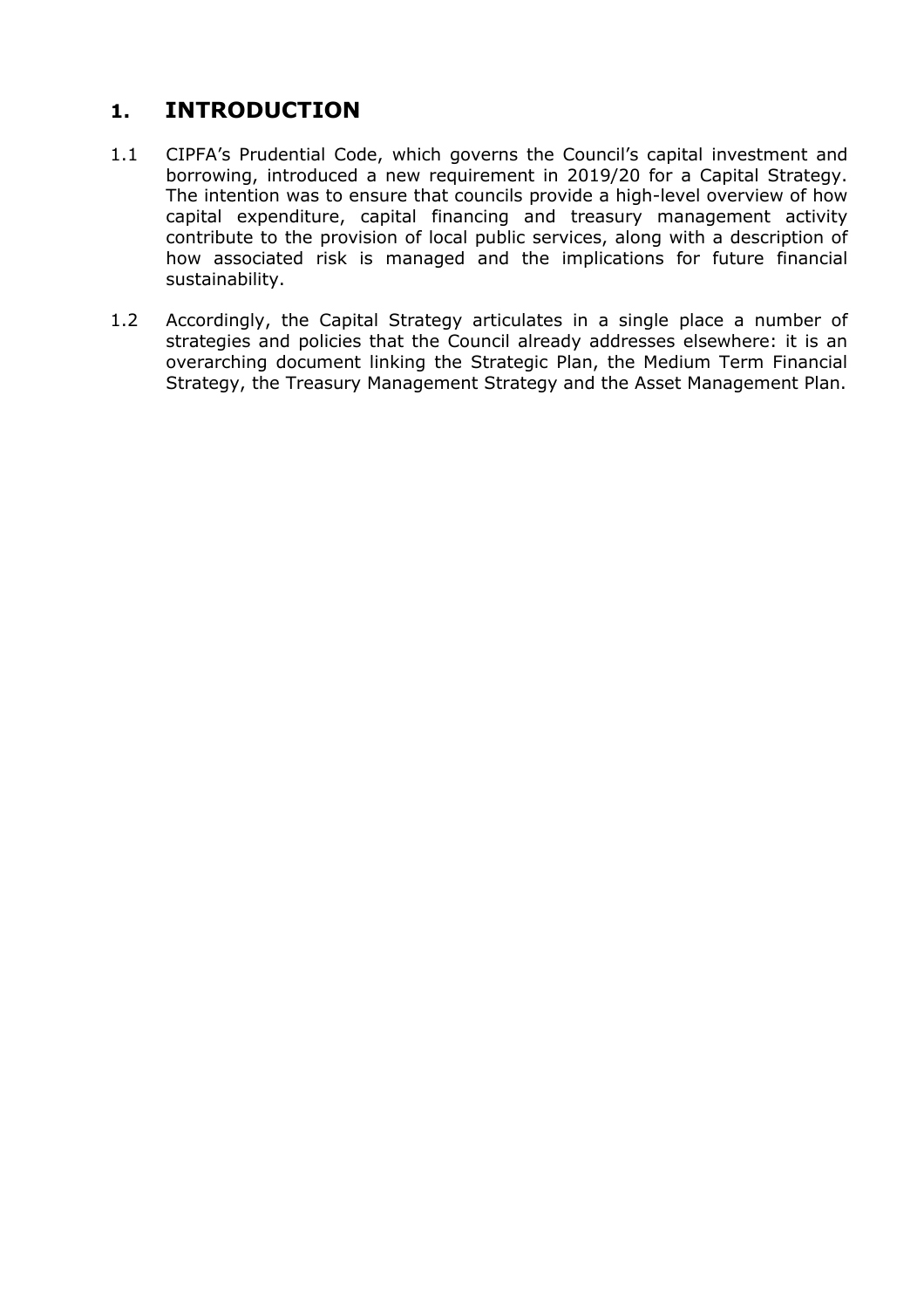# 2. CAPITAL EXPENDITURE AND LINKS TO OTHER CORPORATE STRATEGIES

#### Strategic Plan

- 2.1 Capital expenditure at Maidstone Borough Council plays a vital part in the Council's Strategic Plan, since long term investment is required to deliver many of the objectives of the plan.
- 2.2 The current Strategic Plan went through a thorough process of discussion and refinement over the period June – October 2018 and was approved by Council on 12 December 2018. It sets out four objectives, as follows:
	- Embracing Growth and Enabling Infrastructure
	- Homes and Communities
	- A Thriving Place
	- Safe, Clean and Green.

The ways in which capital expenditure can support these priorities are described below.

#### Embracing Growth and Enabling Infrastructure

The Council has a vital role in leading and shaping our borough as it grows. This means being proactive in policy and master planning for key sites in the borough, and where appropriate, investing directly ourselves.

Separate objectives, set out below, address specifically the development of new housing, and other investments intended to make Maidstone a thriving place. In order to enable these developments to take place, investment in infrastructure will be needed. In general, infrastructure schemes are funded from the benefits gained from the development. To address any potential funding gap, the Council will enable infrastructure spending, to the extent that it meets our strategic priorities.

Accordingly, £3 million has been set aside within the current capital programme to contribute towards provision of local infrastructure, and to indicate our intention to invest to unlock development and attract matching funding.

#### Homes and Communities

The Strategic Plan seeks to make Maidstone a place where people love to live and can afford to live. This means a range of different types of homes, including affordable housing.

The Council plans to developing new housing, providing a mixture of tenures, under the Housing Development and Regeneration Investment Plan agreed by Policy and Resources Committee in July 2017. Developments are under way at Brunswick Street and Union Street. Lenworth House was acquired in 2018/19, and further developments are envisaged. The Council is seeking partnerships to enable further development to take place.

In total, £67 million has been provided in the capital programme for the Housing Development and Regeneration Investment Plan.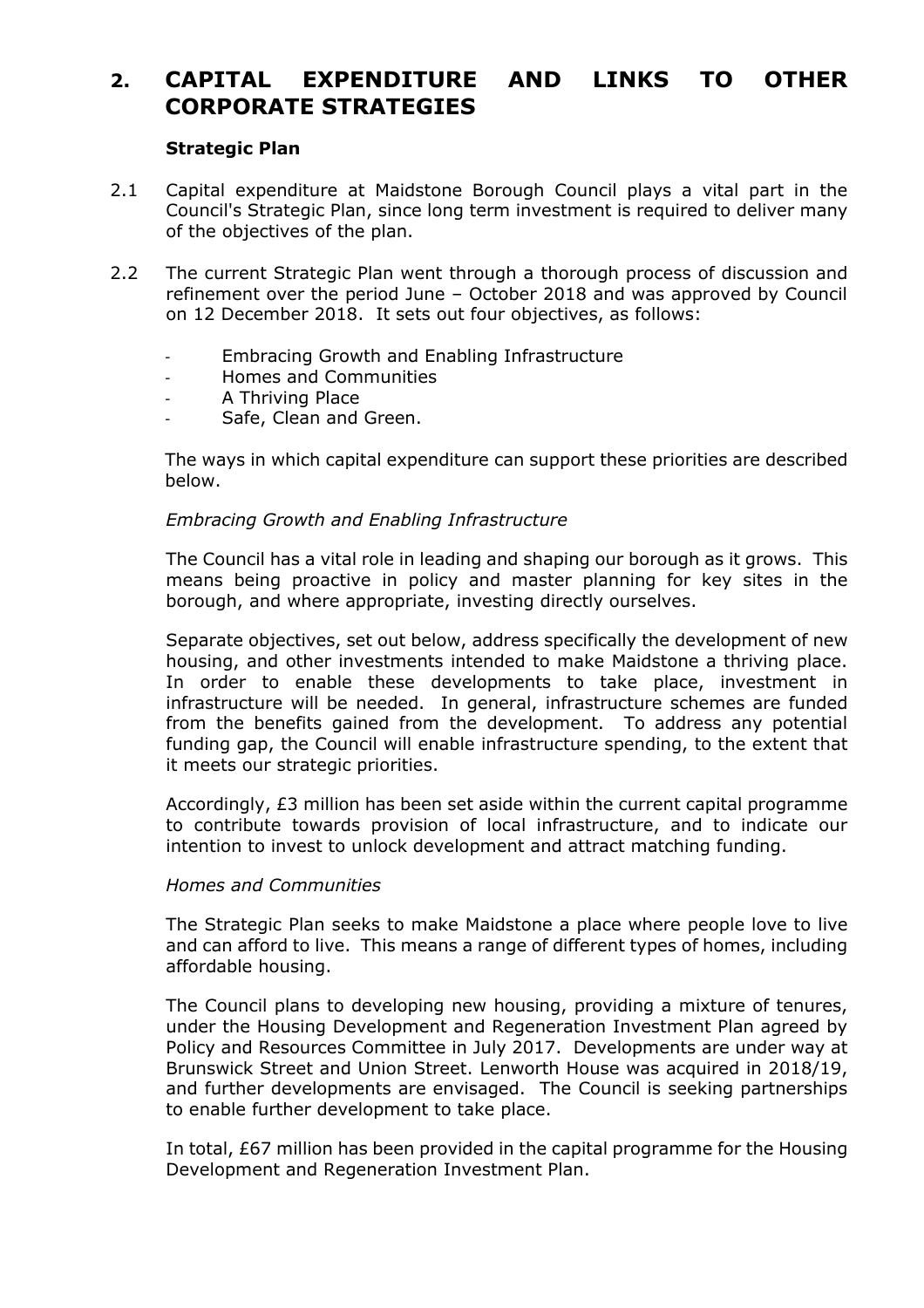We aim, and are required by law, to address homelessness and rough sleeping. The Council has invested in temporary accommodation for homeless families, thereby ensuring a good standard of accommodation and providing a more costeffective solution than is offered by the private sector. In 2018/19 we acquired 17 homes for use as temporary accommodation and we have purchased a further 10 units in 2019/20, for which £5 million has been provided in the capital programme.

The Council also works with Kent County Council Social Services to deliver adaptations and facilities to enable disabled people to remain at home. This work forms part of the capital programme, although it is funded directly by central government grant. £4 million has been provided in the capital programme for Disabled Facilities Grants.

#### A Thriving Place

The Strategic Plan seeks to make Maidstone a borough that is open for business, attractive for visitors and is an enjoyable and prosperous place to live for our residents. This can be achieved through investment in the County town and rural service centres.

There are a number of ways in which the Council will take the lead, including working with partners and through direct investment ourselves. The Council has a successful track record of acquiring property as part of its Commercial Investment Strategy. These acquisitions both generate a return that supports the revenue budget and contribute to making Maidstone a thriving place. We will continue to seek good quality investment opportunities.

Where appropriate, we will seek to achieve the necessary scale of investment by identifying joint venture partners. The amount available for direct investment by Maidstone Council is governed by the overall size of the capital programme, but we will adopt a flexible approach within this constraint in order to take advantage of investment opportunities that meet our criteria.

Specific projects that will contribute to a Thriving Place include Maidstone East, where the Council is working in partnership with Kent County Council to redevelop a key site next to the railway station, and the Kent Medical Campus, where the Council has secured external funding to match the Council's own funds to provide £10.5 million in total to create an Innovation Centre for growing businesses in the life science, heathcare and med-tech sectors.

The Council has already made a significant investment in improving the public realm in the Town Centre. The current capital programme includes a further investment of  $E1.5$  million, including partner contributions, in the bus station to improve its efficiency and attractiveness to customers.

#### Safe, Clean and Green

The Council seeks to protect and where possible enhance our environment and to make sure our parks, green spaces, streets and public areas are of a high quality.

Recent investment has included a programme of developments in our flagship local park, Mote Park. An Adventure Zone opened in May 2019 and plans are under way for the construction of a new Visitor Centre. Mote Park Lake is effectively a reservoir, and we are required to reduce the risk of the lake overtopping the dam at its western end. The necessary work is due to take place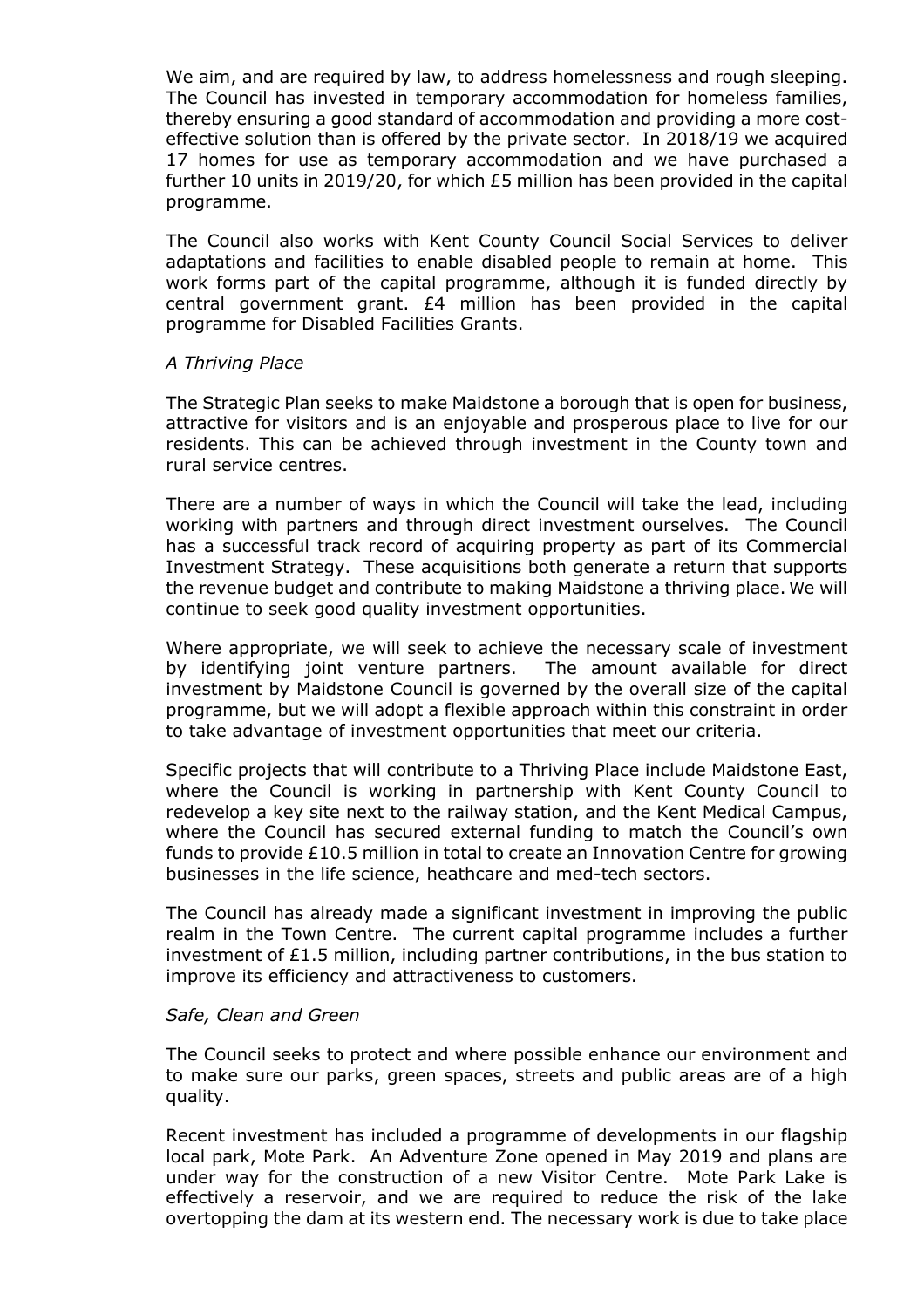in Summer 2020 and current estimates are that the total scheme cost will be around £2 million.

The floods of winter 2013/14 highlighted the risks faced by the borough generally. Maidstone Borough Council is part of the Medway Flood Partnership, which includes the Environment Agency and Kent County Council. The Partnership plans to spend at least  $£19$  million over the next five vears in the Medway catchment area, of which Maidstone is contributing £1 million.

#### Medium Term Financial Strategy

- 2.3 The overall context for the MTFS is one where the Council is increasingly dependent on locally-generated resources, whether from Council Tax or a range of other income streams, including parking income, planning fees and the Council's property portfolio. The MTFS supports the Council's need to become financially self-sufficient.
- 2.4 In drawing up the capital programme, there is therefore a focus on schemes that both meet strategic priorities and are self-funding. Specifically:
	- the Commercial Investment Strategy builds on the Council's existing commercial investment property portfolio and assumes that we will continue to expand the portfolio, subject to opportunities arising that generate the required rate of return.
	- the Housing Development and Regeneration Investment Plan provides for the Council to develop housing ourselves, thereby addressing the need for new homes in the borough and generating long term revenue returns through developing homes for market rent.
- 2.5 Below is a table of the latest draft capital programme which is due to be discussed at Policy and Resources Committee on 22<sup>nd</sup> January 2020.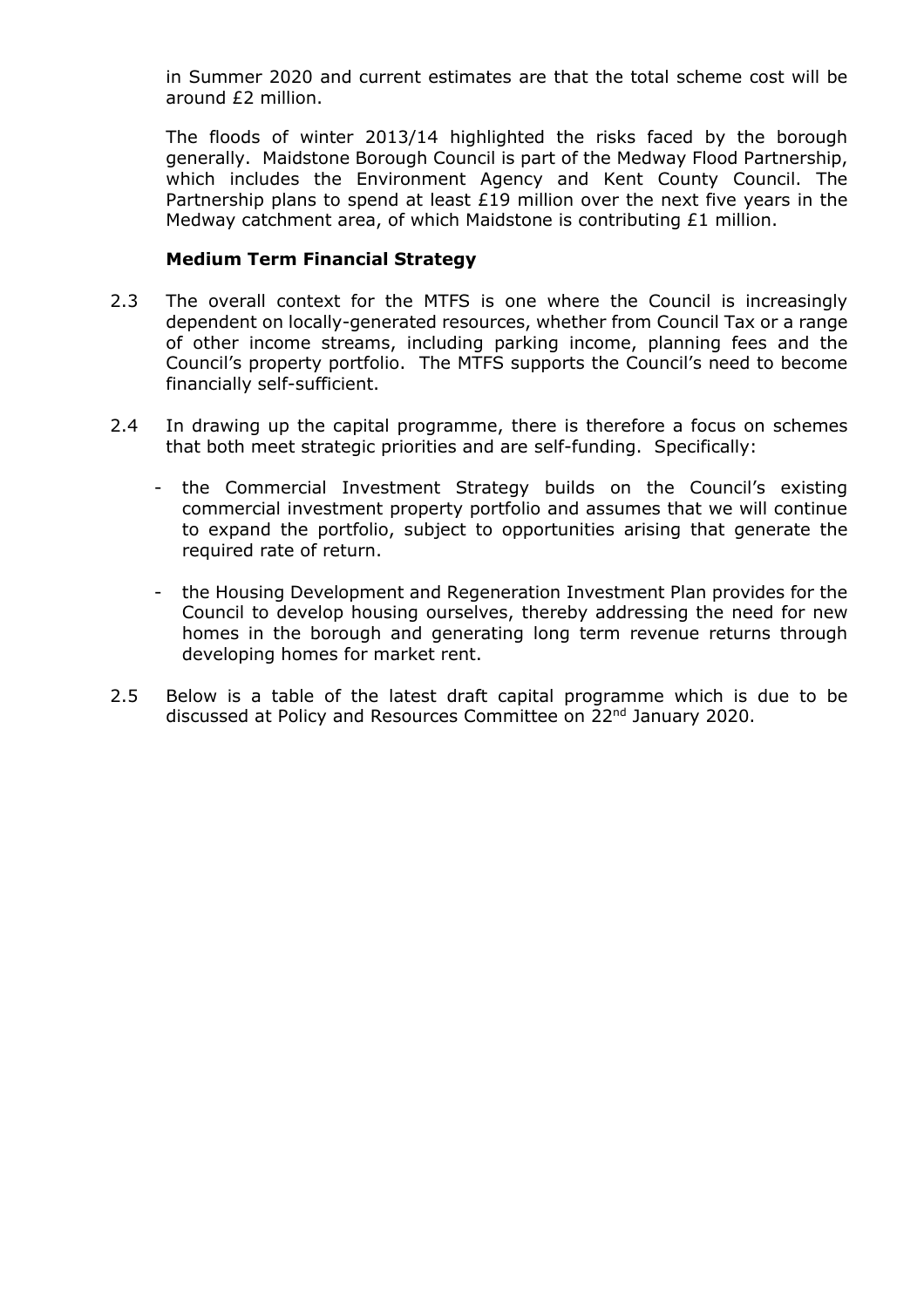|                                                            | 19/20 Updated | 20/21           | 21/22           | 22/23  | 23/24          | 24/25           | Total           |
|------------------------------------------------------------|---------------|-----------------|-----------------|--------|----------------|-----------------|-----------------|
|                                                            | £000          | £000            | £000            | £000   | £000           | £000            | £000            |
| Brunswick Street - Net Cost of Scheme                      | 2,514         | $-230$          | $-579$          |        |                |                 | 1,705           |
| Union Street - Net Cost of Scheme                          | 975           | $-550$          | $-2,141$        |        |                |                 | $-1,715$        |
| Springfield Mill                                           | 2,275         | 1,077           | 36              |        |                |                 | 3,388           |
| Indicative Schemes                                         | 1,200         | 7,490           | 9,460           | 6,700  |                |                 | 24,850          |
| Housing Delivery Partnership                               |               | 100             | 4,900           | 5,000  | 10,000         | 10,000          | 30,000          |
| <b>Acquisitions Officer</b>                                |               | 80              | $\overline{80}$ | 80     | 80             | 80              | 400             |
| <b>Disabled Facilites Grant</b>                            | 1,570         | 800             | 800             | 800    | 800            | 800             | 5,570           |
| Temporary Accommodation                                    | 3,236         | 2,190           |                 |        |                |                 | 5,426           |
| <b>Gypsy Site Improvement Works</b>                        | 42            |                 |                 |        |                |                 | 42              |
| <b>CCTV Upgrade and Relocation</b>                         | 150           |                 |                 |        |                |                 | 150             |
| <b>Commercial Waste</b>                                    | 180           |                 |                 |        |                |                 | 180             |
| <b>Street Scene Investment</b>                             | 147           | 25              |                 |        |                |                 | 172             |
| Flood Action Plan                                          | 100           | 363             | 300             | 300    |                |                 | 1,063           |
| <b>Electric Operational Vehicles</b>                       |               | 100             |                 |        |                |                 | 100             |
| Housing Rent Management IT System                          |               | 50              |                 |        |                |                 | 50              |
| Installation of Public Water Fountains                     |               | 15              |                 |        |                |                 | $\overline{15}$ |
| Sub-total Communities, Housing &<br>Environment            | 12,391        | 11,510          | 12,856          | 12,880 | 10,880         | 10,880          | 71,397          |
| Continued Improvements to Play Areas                       | 422           |                 |                 |        |                |                 | 422             |
| Commercial Projects - Crematorium<br>and Cemetery Projects | 140           | 130             |                 |        |                |                 | 270             |
| Mote Park Visitor Centre                                   | 156           | 2,000           | 340             |        |                |                 | 2,496           |
| Mote Park Lake - Dam Works                                 | 267           | 1,650           | 100             |        |                |                 | 2,017           |
| Other Parks Improvements                                   | 100           |                 |                 |        |                |                 | 100             |
| Museum Development Plan                                    | 11            | 125             | 225             | 39     |                |                 | 400             |
| Sub-total Heritage, Culture & Leisure                      | 1,097         | 3,905           | 665             | 39     | $\overline{0}$ | $\overline{0}$  | 5,706           |
| <b>High Street Regeneration</b>                            | 547           |                 |                 |        |                |                 | 547             |
| Asset Management / Corp Property                           | 1,017         | 867             | 175             | 175    | 175            | 175             | 2,584           |
| <b>Feasibility Studies</b>                                 | 113           | 50              | 50              | 50     | 50             | 50              | 363             |
| <b>Infrastructure Delivery</b>                             | 1,200         | 600             | 600             | 600    | 600            | 600             | 4,200           |
| Software / PC Replacement                                  | 124           | 287             |                 |        |                |                 | 411             |
| <b>Digital Projects</b>                                    | 20            | $\overline{20}$ | $\overline{20}$ | 20     | 20             | $\overline{20}$ | 120             |
| Acquisition of Commercial Assets                           | 24,850        | 6,500           | 3,500           | 2,500  | 2,500          | 2,500           | 42,350          |
| Kent Medical Campus - Innovation<br>Centre                 | 649           | 8,250           | 1,500           |        |                |                 | 10,399          |
| <b>Garden Community</b>                                    | 150           | 325             | 325             | 400    | 400            | 400             | 2,000           |
| Granada House extension                                    |               | 2,227           |                 |        |                |                 | 2,227           |
| Sub-total Policy & Resources                               | 28,670        | 19,126          | 6,170           | 3,745  | 3,745          | 3,745           | 65,201          |
| Mall Bus Station Redevelopment                             | 1,540         | 750             |                 |        |                |                 | 2,290           |
| <b>Bridges Gyratory Scheme</b>                             | 121           |                 |                 |        |                |                 | 121             |
| Sub-total Strategic Planning,                              | 1,661         | 750             | 0               | 0      | $\mathbf 0$    | $\mathbf 0$     | 2,411           |
| Sustainability & Transportation                            |               |                 |                 |        |                |                 |                 |
| <b>Sub-Total</b>                                           | 43,819        | 35,291          | 19,691          | 16,664 | 14,625         | 14,625          | 144,715         |
| Section 106 Contributions                                  | 28            | 57              | 63              | 480    | 59             | 69              | 756             |
| <b>TOTAL</b>                                               | 43,847        | 35,348          | 19,754          | 17,144 | 14,684         | 14,694          | 145,471         |

#### Table 1: Capital Programme 2019/20 to 2024/25

## Treasury Management Strategy

2.6 The Treasury Management Strategy sets out how the Council manages its investments and cash flows, including banking, money market and capital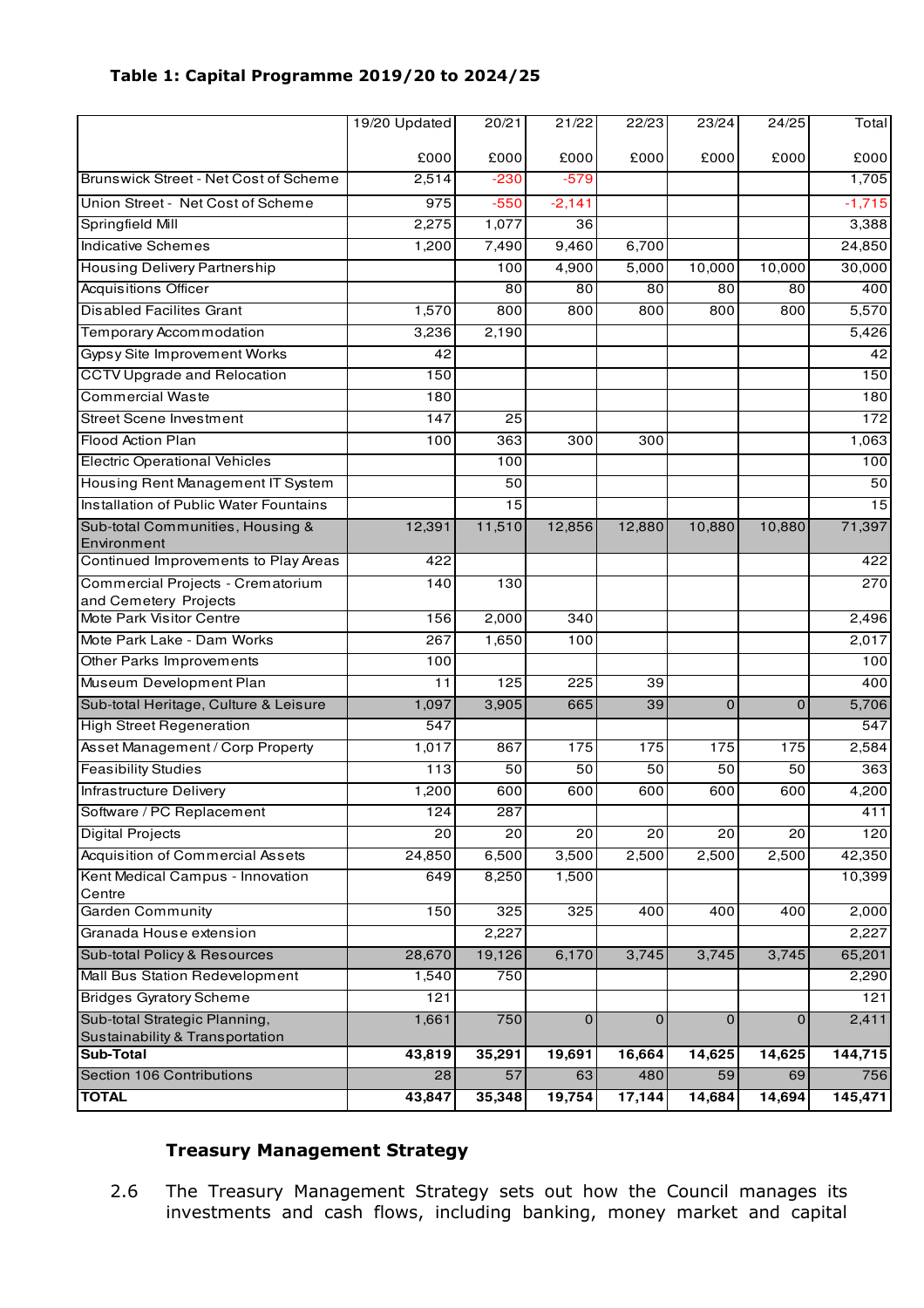market transactions, and how optimum performance is assured whilst managing the risks associated with these activities.

- 2.7 The specific aspects of the Treasury Management Strategy that are relevant here are how it addresses the Council's capital expenditure plans and how borrowing needs are met. Capital expenditure is funded from the New Homes Bonus, internal resources, borrowing and third party contributions such as Section 106 payments on new developments. The Council has relied primarily on New Homes Bonus and internal resources, but has now entered into a borrowing position with the purchase of the Lockmeadow Leisure Complex. External borrowing will increase owing to the reduction in New Homes Bonus payments and the scale of the capital programme.
- 2.8 The current local authority funding regime does not set cash limits for borrowing. However, borrowing must be sustainable in terms of the Council's ability to fund interest payments and ultimately repayment of capital.
- 2.9 Further details are set out in Section 4.

#### Asset Management Plan

- 2.10 The longer term maintenance of the Council's capital assets is addressed by the Council's Asset Management Plan. The Asset Management Plan ensures that the Council's assets, as a resource, support the delivery of the Council's objectives by:-
	- Providing a suitable standard of accommodation for services including those shared with other authorities
	- Maintaining commercial investment assets and ensuring that they deliver the required rate of return
	- Providing an asset management service to the property holding company
	- Meeting the needs of the local community by maintaining assets in parks and open spaces and other community assets
	- Safeguarding local heritage through ownership and preservation of historic and scheduled ancient monuments.

The current capital programme includes a provision of £2 million for Corporate Property Improvements, based on the requirements of the Asset Management Plan.

2.11 The Asset Management Plan is currently under review. An updated Plan is due to be considered by Policy and Resources Committee in early 2020.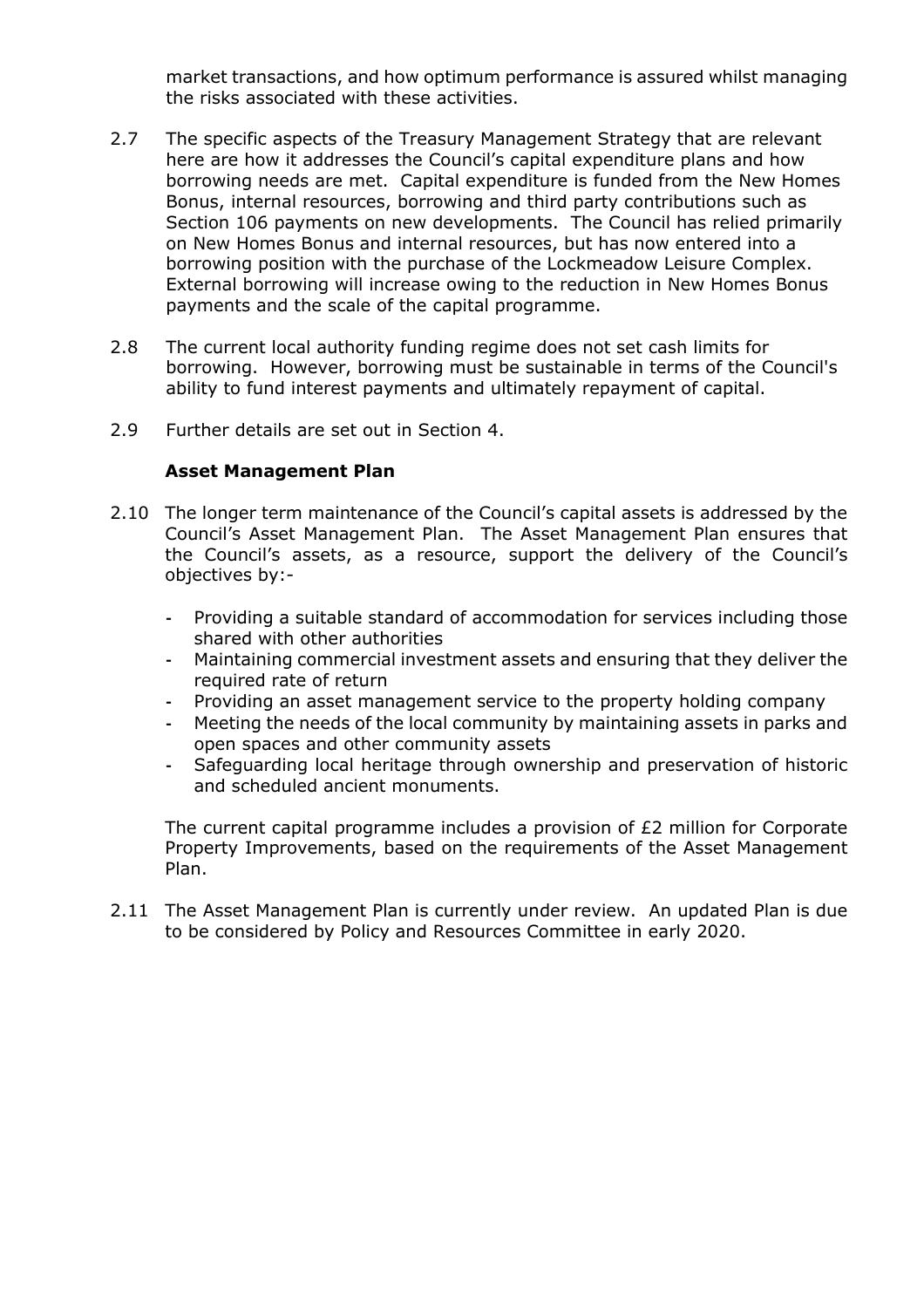# 3. GOVERNANCE FRAMEWORK

### Background

- 3.1 Capital expenditure proposals are developed in response to the Council's strategic priorities, as described in the previous section. Individual schemes are incorporated in the capital programme, which is included within the Council's Medium Term Financial Strategy.
- 3.2 The MTFS states that capital schemes will be reviewed and developed so that investment is focused on strategic priorities. The MTFS is updated on an annual basis, as part of the annual budget cycle.
- 3.3 Subsequent to preparation of the MTFS and its approval by Council each year, capital estimates form part of the annual budget that is submitted to Council for approval.

## Developing capital expenditure proposals

- 3.4 The development of capital expenditure proposals follows certain core principles for the inclusion of schemes within the capital programme. Schemes may be included in the capital programme if they fall within one of the four following categories:
	- (i) Required for statutory reasons, eg to ensure that Council property meets health and safety requirements;
	- (ii) Self-funding schemes focused on Strategic Plan priority outcomes;
	- (iii) Other schemes focused on Strategic Plan priority outcomes; and
	- (iv) Other priority schemes which will attract significant external funding.
- 3.5 All schemes within the capital programme are subject to appropriate option appraisal. Any appraisal must comply with the requirements of the Prudential Code and the following locally set principles:

(a) Where schemes fit within a specific strategy and resources are available within the capital programme for that strategy, such as the Asset Management Plan, the schemes would also be subject to appraisal and prioritisation against the objectives of that strategy. These schemes must be individually considered and approved by the relevant service committee.

b) Where schemes can be demonstrated to be commercial in nature and require the use of prudential borrowing, a business case must first be prepared.

- 3.6 Where schemes do not fit within the criteria above but an appropriate option appraisal has been completed, they may still be included within the programme if they fall within one of the four categories set out above.
- 3.7 If, following all considerations, there are a number of approved schemes that cannot be accommodated within the current programme, a prioritised list of schemes that can be added to the programme as future resources permit will be created and approved by Policy and Resources Committee, thus allowing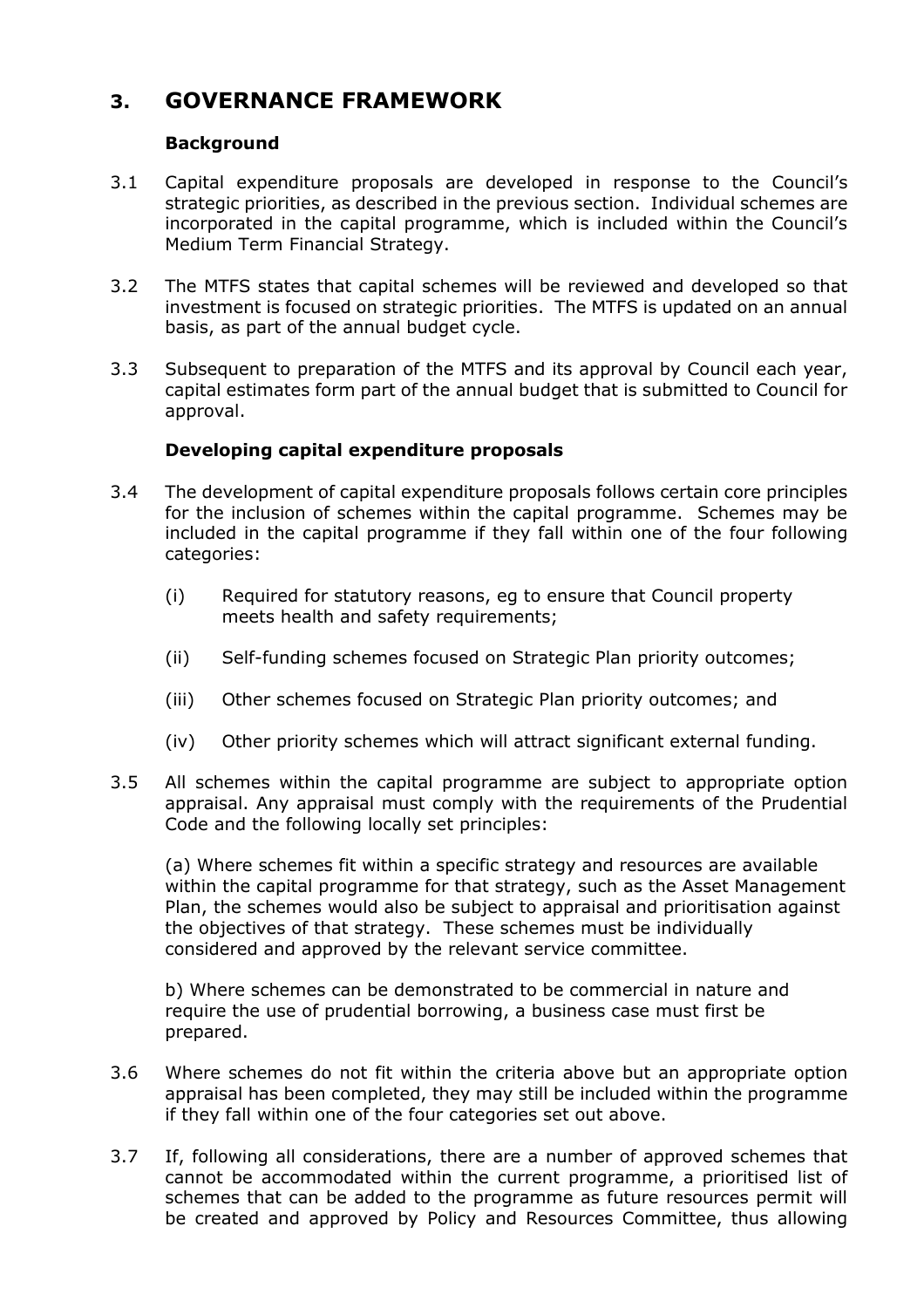officers to focus funding efforts on delivering schemes that are next in priority order.

- 3.8 The MTFS requires the Council to identify actual funding before commencement of schemes. Accordingly, while schemes may be prioritised for the programme, ultimately commencement of any individual scheme can only occur once all the necessary resources have been identified and secured.
- 3.9 The MTFS principles require that the Council will maximise the resources available to finance capital expenditure, in line with the requirements of the Prudential Code, through:

a) The use of external grants and contributions, subject to maintaining a focus on the priority outcomes of its own strategies;

b) Opportunities to obtain receipts from asset sales as identified in the Asset Management Plan and approved for sale by Policy and Resources Committee;

c) The approval of prudential borrowing when the following criteria also apply to the schemes funded by this method:

- i. they are commercial in nature;
- ii. the outcome returns a financial benefit at least equal to the cost incurred by borrowing to fund the schemes;
- iii. after covering the cost of funding, a further financial or non-financial benefit accrues to the Council that directly or indirectly supports the objectives of the strategic plan or the medium term financial strategy.

d) The use of New Homes Bonus for capital purposes in line with the Council's strategic plan priorities;

e) The implementation of a community infrastructure levy (CIL) and the management of its use, along with other developer contributions (S106), to deliver the objectives of the infrastructure delivery plan.

- 3.10 Service managers submit proposals to include projects in the Council's capital programme. Bids are collated by Corporate Finance who calculate the financing cost (which can be nil if the project is fully externally financed). Each Committee appraises the proposals based on a comparison with corporate priorities. Policy & Resources Committee recommends the capital programme which is then presented to Council in March each year.
- 3.11 Prior to any capital commitment being entered into, a detailed report setting out a full project appraisal and detailed financial projections is considered by the relevant service committee.
- 3.12 All capital expenditure must be financed, either from external sources (government grants and other contributions), the Council's own resources (revenue, reserves and capital receipts) or debt (borrowing, leasing and Private Finance Initiative). Further details are set out in section 4 of the Capital Strategy.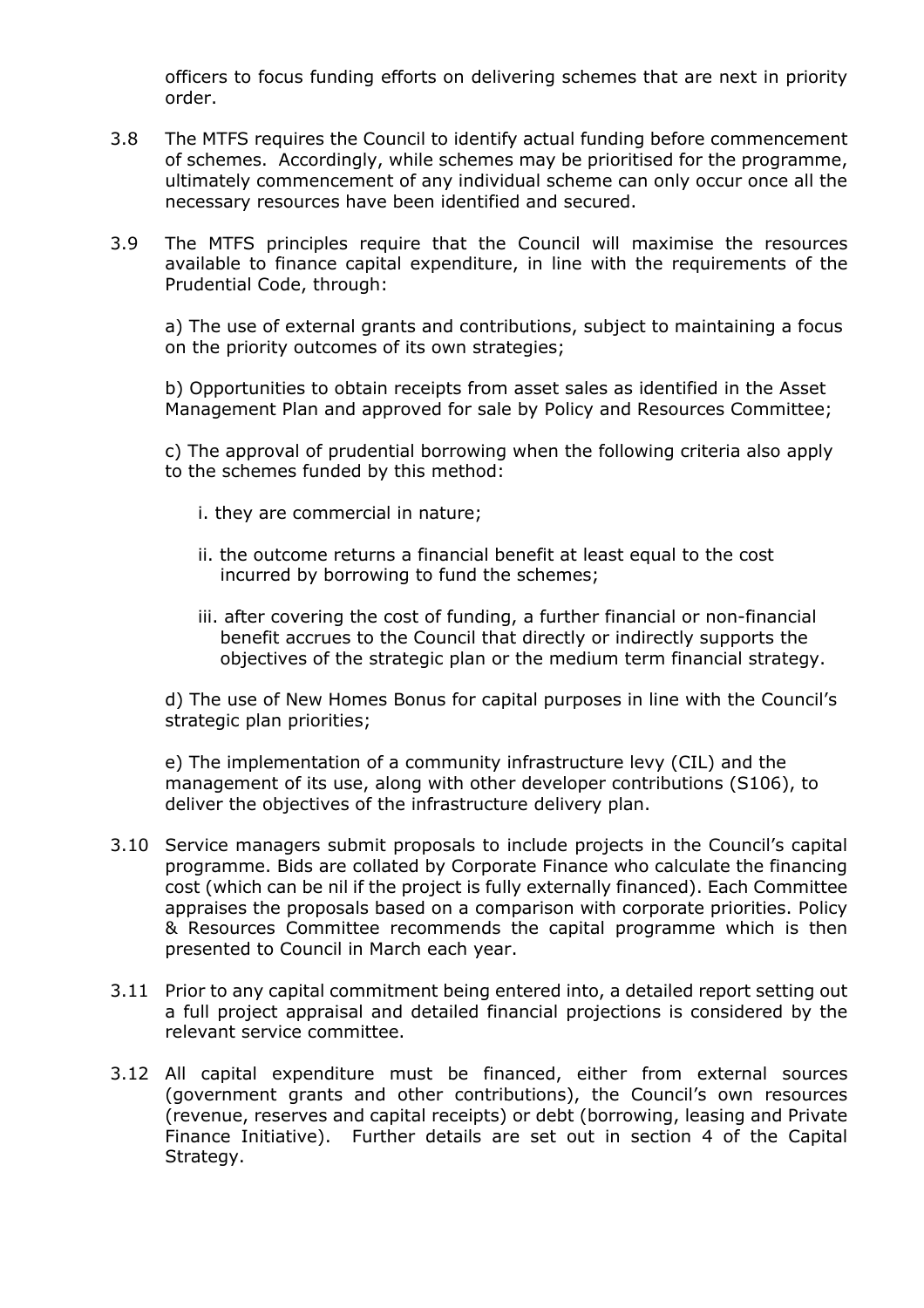#### Performance Monitoring

- 3.13 The Council has a corporate project management framework that applies to most of the projects included within the capital programme. This provides for designation of a project manager and sponsor, and includes a mechanism for progress on corporate projects to be reported quarterly to a Corporate Projects Board.
- 3.14 Financial monitoring of capital projects is addressed by the Council's Financial Procedure Rules. Individual Member Service Committees receive quarterly reports on capital expenditure for the services for which they are responsible.

# Capitalisation

- 3.15 Accounting principles govern what counts as capital expenditure. Broadly, it must yield benefits to the Council and the services it provides, for a period of more than one year. This excludes expenditure on routine repairs and maintenance of non-current assets which are charged directly to service revenue accounts.
- 3.16 The Council has adopted a minimum threshold of £10,000 for capitalisation.

#### Asset Disposals

- 3.17 The Council's policy for asset disposals is set out in a policy adopted by Policy and Resources Committee at its meeting on 25<sup>th</sup> July 2017.
- 3.18 The policy distinguishes between the following categories.
	- Operational Property held and used by the Council for the direct delivery of services for which it has either a statutory or discretionary responsibility. Assets may be disposed of if they have reached the end of their economic or useful life.
	- Investment Property held by the Council for revenue generation purposes, which should be assessed by its potential for improved rates of return by either better asset management, or disposal and re-investment of the receipt.
	- Community assets such as open space. The Council will not usually dispose of areas of parks or other areas which are classed as public open space.
- 3.19 Certain schemes within the capital programme are partially funded through sale of some of the completed asset(s) to partner organisations. In this case, the capital scheme value is shown net of these receipts in the capital programme, as the receipt is ringfenced for this purpose.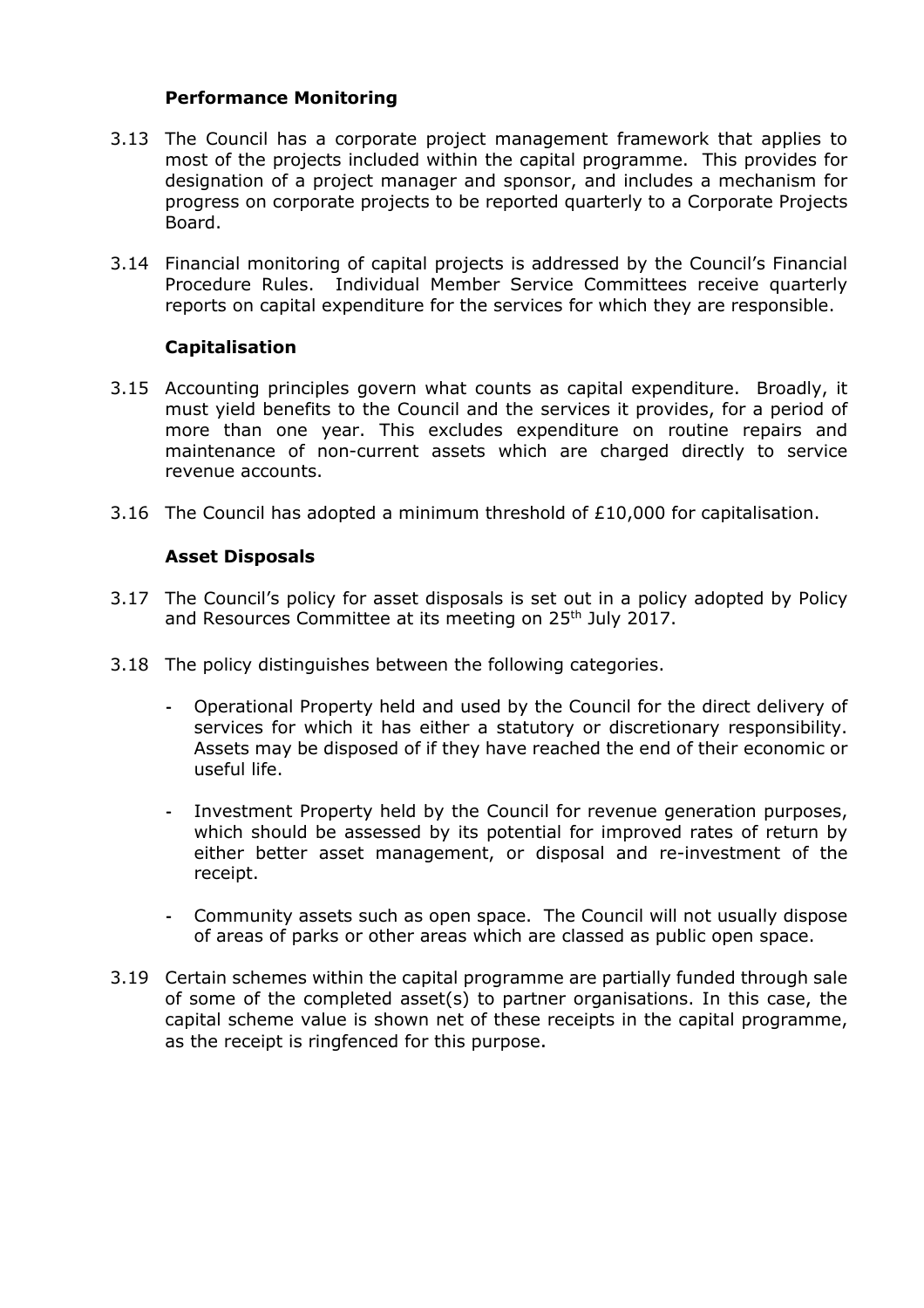# 4. FINANCING THE CAPITAL PROGRAMME

4.1 Typically, local authorities fund capital expenditure by borrowing from the Public Works Loan Board, which offers rates that are usually more competitive than those available in the commercial sector. Maidstone Borough Council has so far not borrowed to fund its capital programme, instead relying primarily on New Homes Bonus to fund the capital programme. Borrowing is however likely to be required in future.

## Financing Requirement

All capital expenditure must be financed, either from external sources (government grants, including New Homes Bonus, and other contributions), the Council's own resources (revenue, reserves and capital receipts) or debt (borrowing, leasing and other long term liabilities). The planned financing of the expenditure set out in Table 1 is as follows:

| <b>TOTAL</b>            | 43,819 | 35,291 | 19,691 | 16,664 | 14,625 | 14,625 | 144,715 |
|-------------------------|--------|--------|--------|--------|--------|--------|---------|
| Debt                    | 22,688 | 24,739 | 16,227 | 13,737 | 11,698 | 11,698 | 100,787 |
| Own resources           | 15,000 |        |        |        |        |        | 15,000  |
| <b>External sources</b> | 6,131  | 10,552 | 3,464  | 2,927  | 2,927  | 2,927  | 28,928  |
|                         | £000   | £000   | £000   | £000   | £000   | £000   | £000    |
|                         | 19/20  | 20/21  | 21/22  | 22/23  | 23/24  | 24/25  | Total   |

## Table 2: Capital Financing

4.2 Debt is only a temporary source of finance, since loans and leases must be repaid, and this is therefore replaced over time by other financing, usually from revenue, which is known as minimum revenue provision (MRP). Alternatively, proceeds from selling capital assets (known as capital receipts) may be used to replace debt finance. Planned MRP is set out below; no assumptions have been made here about capital receipts.

# Table 3: Replacement of debt finance

| <b>MRP</b><br>3,750<br>3,356<br>484<br>1,951<br>2,842<br>Capital receipts | 4,045 | 16,428<br>01 |
|---------------------------------------------------------------------------|-------|--------------|
|                                                                           |       |              |
|                                                                           |       |              |
| £000<br>£000<br>£000<br>£000<br>£000                                      | £000  | £000         |
| 23/24<br>19/20<br>21/22<br>22/23<br>20/21                                 | 24/25 | Total        |

4.3 The Council's full minimum revenue provision statement is included within the Treasury Management Strategy.

4.4 The Council's cumulative outstanding amount of debt finance is measured by the capital financing requirement (CFR). This increases with new debt-financed capital expenditure and reduces with MRP and capital receipts used to replace debt. The CFR is expected to increase by £12.868m during 2020/21. Based on the above figures for expenditure and financing, the Council's estimated CFR is as follows: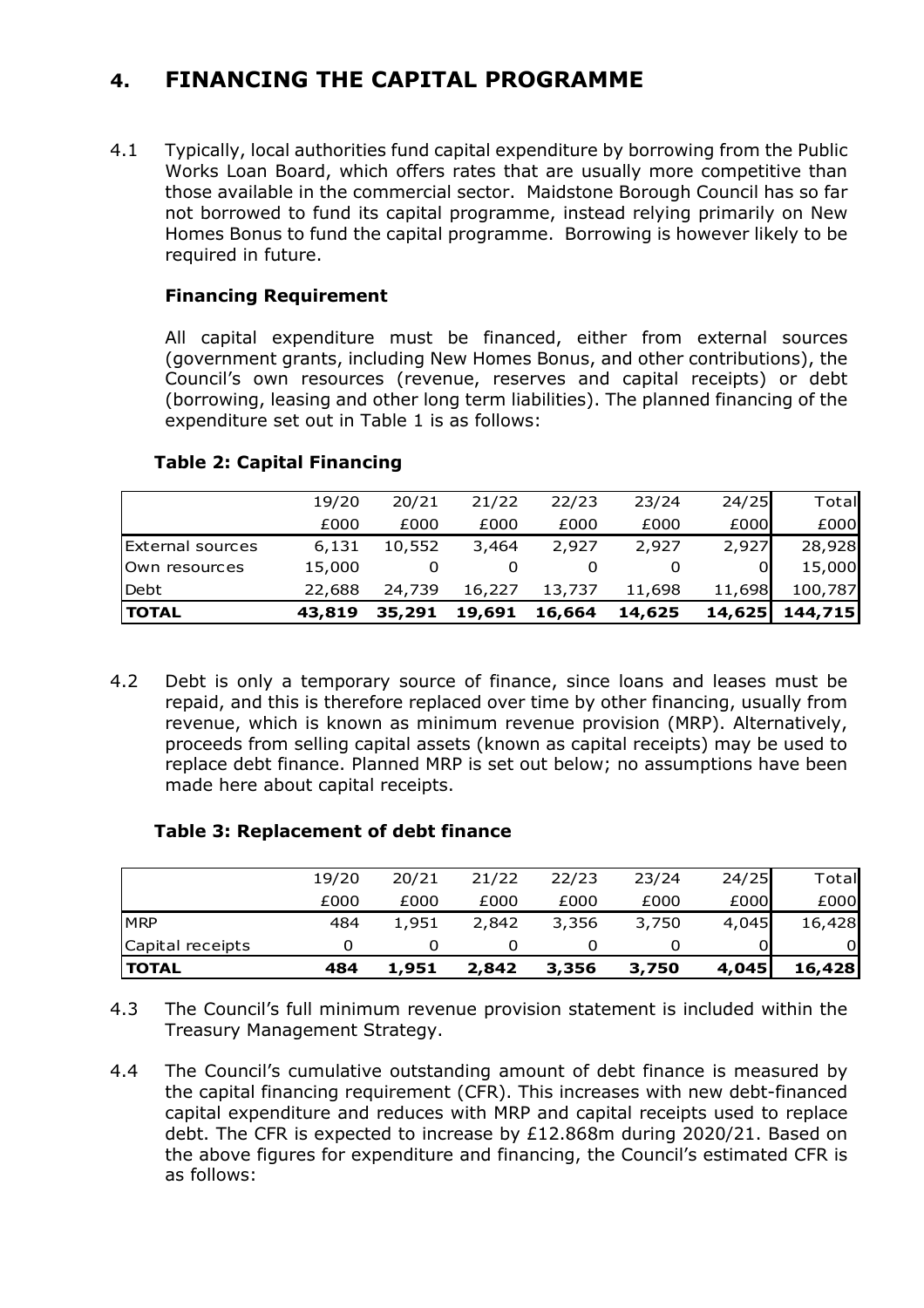| £000<br>£000<br>£000<br>£000<br>£000<br>48,780<br>83,906<br>93,750<br>Brought forward<br>12,097<br>71,038<br>19,691<br>43,819<br>14,625<br>35,291<br>16,664<br>$-2,927$<br>$-2,927$<br>$-6,131$<br>$-10,552$<br>$-3,464$<br>$-530$<br>$-517$<br>$-537$<br>$-568$<br>$-521$<br><b>IMRP</b><br>$-484$<br>$-1,951$<br>$-2,842$<br>$-3,356$<br>$-3,750$ | <b>ITOTAL CFR</b> | 48,780 | 71,038 | 83,906 | 93,750 | 101,130 | 108,203  |
|-----------------------------------------------------------------------------------------------------------------------------------------------------------------------------------------------------------------------------------------------------------------------------------------------------------------------------------------------------|-------------------|--------|--------|--------|--------|---------|----------|
| Capital Expenditure<br><b>External funding</b><br>Own resources                                                                                                                                                                                                                                                                                     |                   |        |        |        |        |         | $-4,045$ |
|                                                                                                                                                                                                                                                                                                                                                     |                   |        |        |        |        |         | $-580$   |
|                                                                                                                                                                                                                                                                                                                                                     |                   |        |        |        |        |         | $-2,927$ |
|                                                                                                                                                                                                                                                                                                                                                     |                   |        |        |        |        |         | 14,625   |
|                                                                                                                                                                                                                                                                                                                                                     |                   |        |        |        |        |         | 101,130  |
|                                                                                                                                                                                                                                                                                                                                                     |                   |        |        |        |        |         | £000     |
|                                                                                                                                                                                                                                                                                                                                                     |                   | 19/20  | 20/21  | 21/22  | 22/23  | 23/24   | 24/25    |

# Table 4: Prudential Indicator: Estimates of Capital Financing Requirement

#### Borrowing Strategy

- 4.5 The Council's main objectives when borrowing are to achieve a low but certain cost of finance while retaining flexibility should plans change in future. These objectives are often conflicting, so the Council will seek to strike a balance between cheap short-term loans (currently available at around 1.0%) and longterm fixed rate loans where the future cost is known but higher (currently 3 – 3.4%).
- 4.6 Projected levels of the Council's total outstanding debt (which comprises borrowing and other long-term liabilities) are shown below, compared with the capital financing requirement.

#### Table 5: Prudential Indicator: Gross Debt and the Capital Financing Requirement

|                                  |        |          |        |        | 31.03.19 31.03.20 31.03.21 31.03.22 31.03.23 | 31.03.24 | 31.03.25 |
|----------------------------------|--------|----------|--------|--------|----------------------------------------------|----------|----------|
|                                  | actual | forecast | budget | budget | budget                                       | budget   | budget   |
|                                  | £000   | £000     | £000   | £000   | £000                                         | £000     | £000     |
| Debt (excl.PFI &<br>leases)      |        | 22,688   | 47,427 | 63,654 | 77,391                                       | 89,089   | 100,787  |
| Capital Financing<br>Requirement | 12,097 | 48,780   | 71,038 | 83,906 | 93,750                                       | 101,130  | 108,203  |

- 4.7 Statutory guidance is that debt should remain below the capital financing requirement, except in the short-term. As can be seen from table 5, the Council expects to comply with this in the medium term.
- 4.8 Liability benchmark: To compare the Council's actual borrowing against an alternative strategy, a liability benchmark has been calculated showing the lowest risk level of borrowing. This assumes that cash and investment balances will be fully utilised to fund the capital programme. This benchmark is currently £11m and is forecast to fall to £2m over the next three years.

#### Table 6: Borrowing and the Liability Benchmark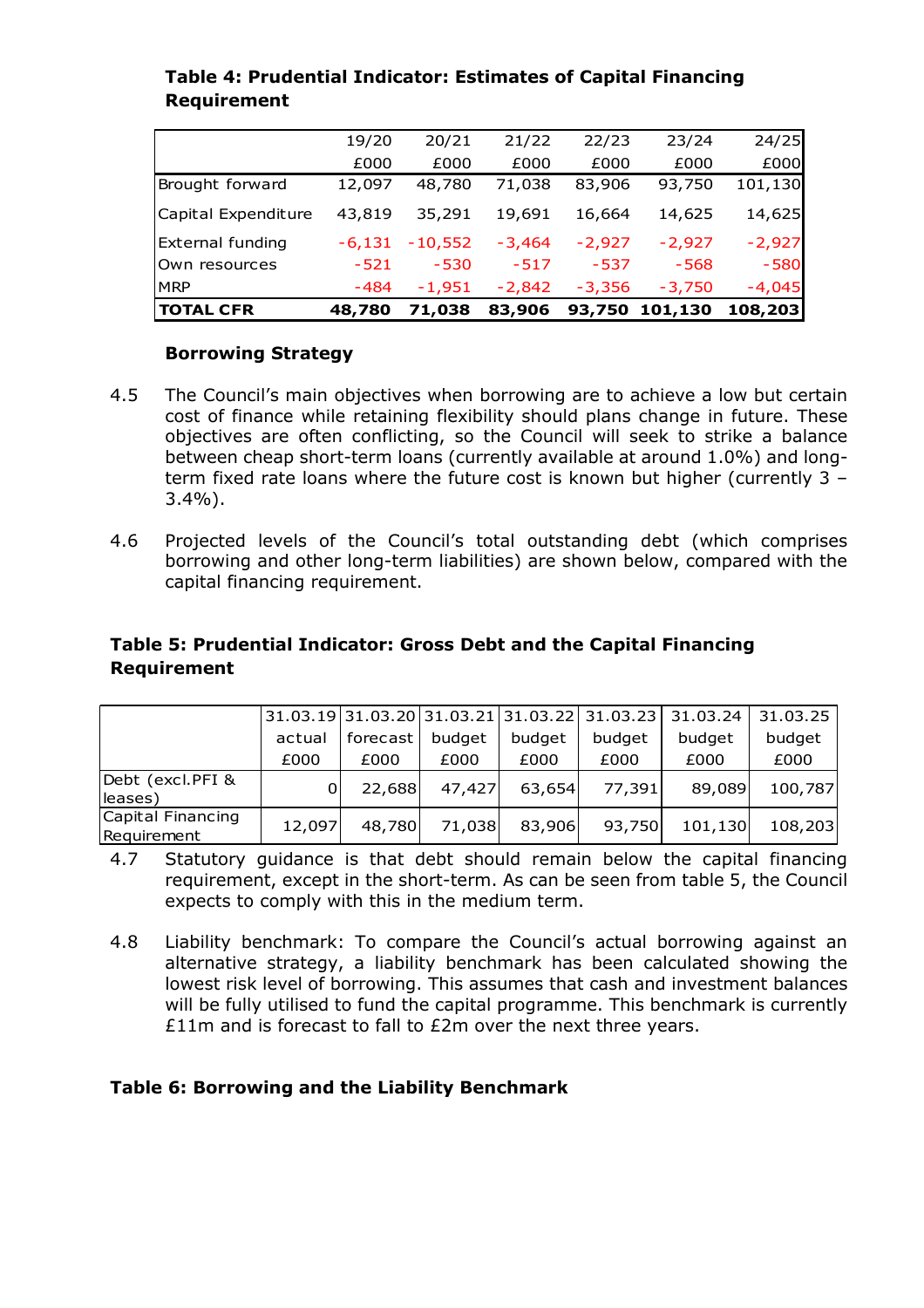|                          |        |          |        |        | 31.03.19 31.03.20 31.03.21 31.03.22 31.03.23 | 31.03.24 | 31.03.25 |
|--------------------------|--------|----------|--------|--------|----------------------------------------------|----------|----------|
|                          | actual | forecast | budget | budget | budget                                       | budget   | budget   |
|                          | £000   | £000     | £000   | £000   | £000                                         | £000     | £000     |
| Outstanding<br>borrowing |        | 18,688   | 43,427 | 59,654 | 73,391                                       | 85,089   | 96,787   |
| Liability benchmark      | 4,000  | 22,688   | 47,427 | 63,654 | 77,391                                       | 89,089   | 100,787  |

4.9 The Council is legally obliged to set an affordable borrowing limit (also termed the authorised limit for external debt) each year. In line with statutory guidance, a lower "operational boundary" is also set as a warning level should debt approach the limit.

## Table 7: Prudential Indicators: Authorised limit and operational boundary for external debt

## **Operational Boundary**

|                                       |        |          |        |        | $31.03.19 31.03.20 31.03.21 31.03.22 31.03.23 $ | 31.03.24 | 31.03.25 |
|---------------------------------------|--------|----------|--------|--------|-------------------------------------------------|----------|----------|
|                                       | actual | forecast | budget | budget | budget                                          | budget   | budget   |
|                                       | £m     | £m       | £m     | £m     | £m                                              | £m       | Em       |
| Borrowing                             | 3.986  | 28.678   | 50.940 | 63.810 | 73.650l                                         | 81.030   | 88.100   |
| Other Long Term<br><b>Liabilities</b> | 3.568  | 3.047    | 2.527  | 2.010  | 1.473                                           | 0.905    | 0.309    |
| l Total                               | 7.554  | 31.725   | 53.467 | 65.820 | 75.123                                          | 81.935   | 88.409   |

## **Authorised Limit**

|                                |        |          |        |        |        | 31.03.19 31.03.20 31.03.21 31.03.22 31.03.23 31.03.24 | 31.03.25 |
|--------------------------------|--------|----------|--------|--------|--------|-------------------------------------------------------|----------|
|                                | actual | forecast | budget | budget | budget | budget                                                | budget   |
|                                | £m     | £m       | £m     | £m     | £m     | £m                                                    | Em       |
| Borrowing                      | 10.418 | 48.678   | 70.940 | 83.810 | 93.650 | 101.030                                               | 108.100  |
| Other Long Term<br>Liabilities | 3.568  | 3.047    | 2.527  | 2.010  | 1.473  | 0.905                                                 | 0.309    |
| <b>Total</b>                   | 13.986 | 51.725   | 73.467 | 85.820 | 95.123 | 101.935                                               | 108.409  |

- 4.10 Treasury investments arise from receiving cash before it is paid out again. Investments made for service reasons or for pure financial gain are not generally considered to be part of treasury management.
- 4.11 The Council's policy on treasury investments is to prioritise security and liquidity over yield, that is to focus on minimising risk rather than maximising returns. Cash that is likely to be spent in the short term is invested securely, for example with the government, other local authorities or selected high-quality banks, to minimise the risk of loss. Money that will be held for longer terms is invested more widely, including in bonds, shares and property, to balance the risk of loss against the risk of receiving returns below inflation. Both short-term and longerterm investments may be held in pooled funds, where an external fund manager makes decisions on which particular investments to buy and the Council may request its money back at short notice.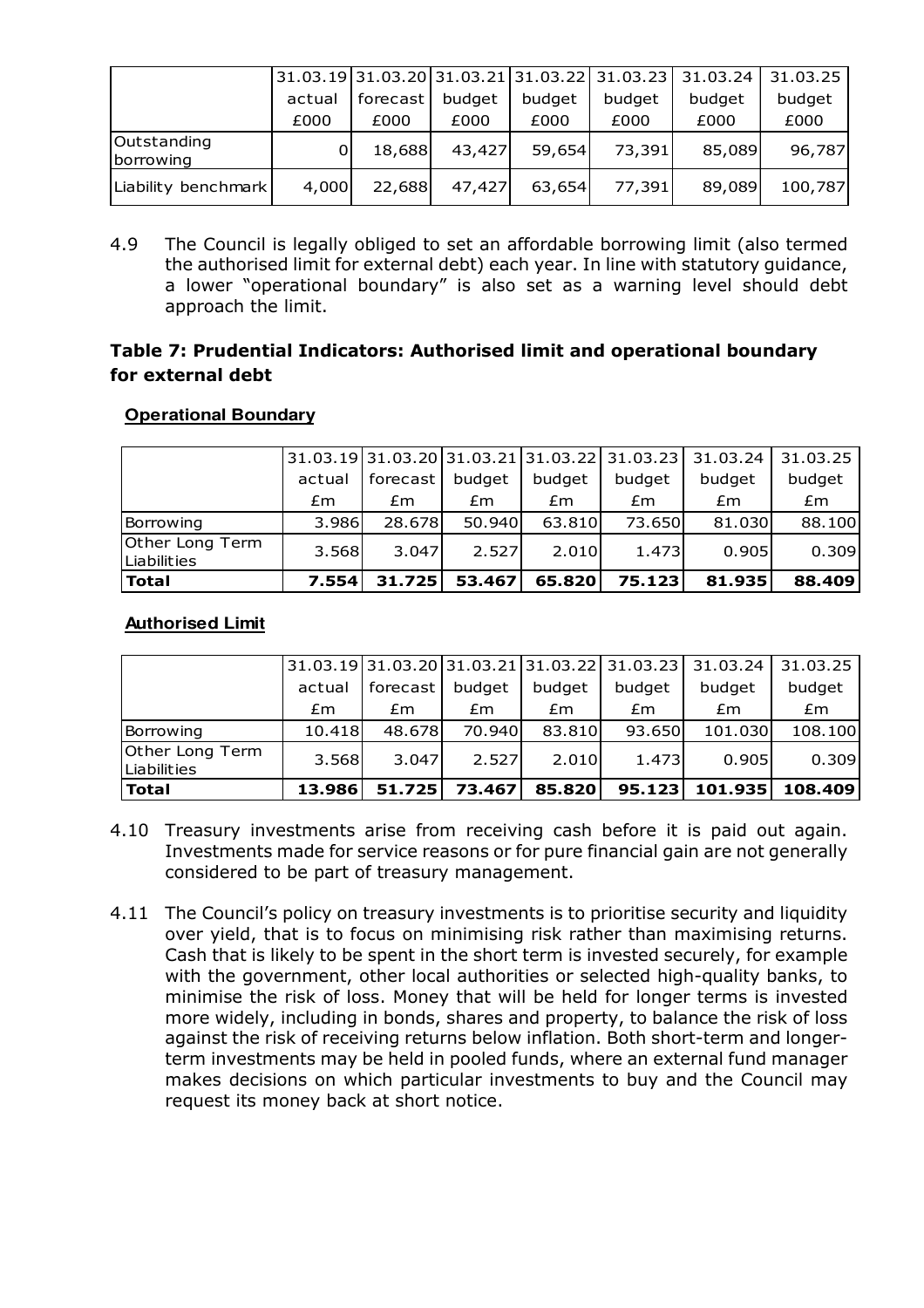## Table 8: Treasury management investments

|                             |        | 31.03.19 31.03.20 31.03.21 |        | 31.03.22 | 31.03.23 | 31.03.24 | 31.03.25 |
|-----------------------------|--------|----------------------------|--------|----------|----------|----------|----------|
|                             | actual | forecast                   | budget | budget   | budget   | budget   | budget   |
|                             | £000   | £000                       | £000   | £000     | £000     | £000     | £000     |
| Short-term<br>linvestments  | 15,014 | 4,000                      | 4,000  | 4,000    | 4,000    | 4,000    | 4,000    |
| Longer-term<br>linvestments |        | 2,000                      | 2,000  | 2,000    | 2,000    | 2,000    | 2,000    |
| Total                       | 15,014 | 6,000                      | 6,000  | 6,000    | 6,000    | 6,000    | 6,000    |

4.12 Decisions on treasury management investment and borrowing are made daily and are therefore delegated to the Director of Finance and Business Improvement and staff, who must act in line with the treasury management strategy approved by council. Quarterly reports on treasury management activity are included within the budget monitoring reports which are presented to the council Policy & Resources Committee with the half yearly and annual reviews which are scrutinised by Audit, Governance and Standards Committee then recommending to Full council. The Audit, Governance and Standards Committee is responsible for scrutinising treasury management decisions.

# Revenue Budget Implications

4.13 Although capital expenditure is not charged directly to the revenue budget, interest payable on loans and MRP are charged to revenue, offset by any investment income receivable. The net annual charge is known as financing costs; this is compared to the net revenue stream i.e. the amount funded from Council Tax, business rates and general government grants.

# Table 9: Prudential Indicator: Proportion of financing costs to net revenue stream

|                                     |          |           |        | 2018/19 2019/20 2020/21 2021/22 2022/23 |        | 2023/24 | 2024/25 |
|-------------------------------------|----------|-----------|--------|-----------------------------------------|--------|---------|---------|
|                                     | actual   | forecast  | budget | budget                                  | budget | budget  | budget  |
| Financing costs<br>E(m)             | $-0.220$ | $-0.155$  | 0.614  | 0.807                                   | 0.955  | 1.065   | 1.172   |
| Proportion of net<br>revenue stream | $-1.14%$ | $-0.75\%$ | 3.30%  | 4.43%                                   | 4.98%  | 5.56%   | 6.11%   |

4.14 Due to the very long-term nature of capital expenditure and financing, the revenue budget implications of expenditure incurred in the next few years will extend beyond 5 years into the future. The Director of Finance and Business Improvement is satisfied that the proposed capital programme is prudent, affordable and sustainable.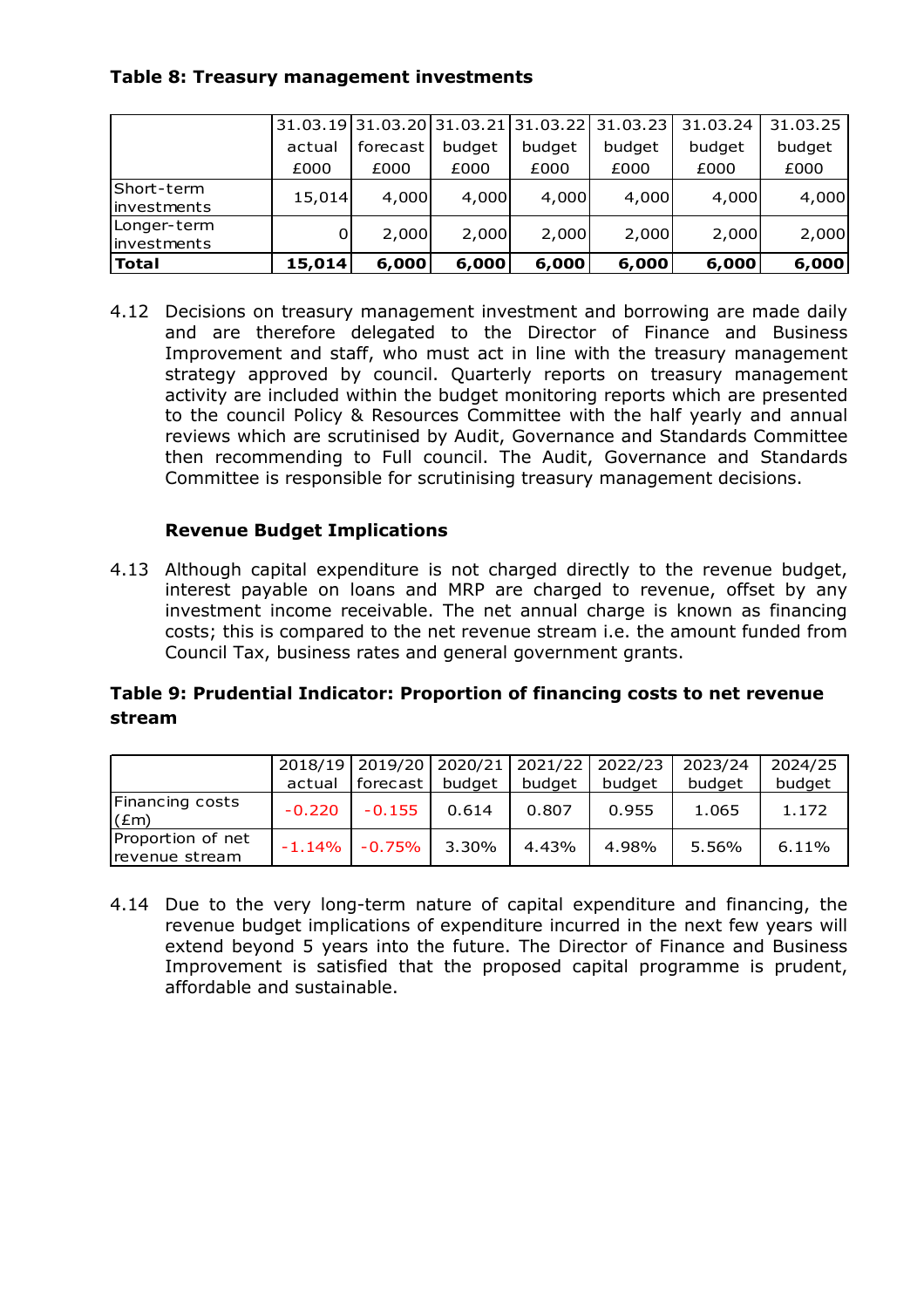# 5. OTHER LONG TERM LIABILITIES

- 5.1 This section deals with other long term liabilities to which the Council has committed itself in order to secure capital investment. The Council has no Private Finance Initiative Schemes, but the following scheme is a similar contract as it is defined as a service concession arrangement.
- 5.2 The Council entered into an agreement during 2009/10 with Serco, the managing contractor of Maidstone Leisure Centre, to undertake a major refurbishment of the centre. Under the terms of the agreement Serco have initially funded the cost of the works through a loan, and the Council are then repaying this loan over a 15 year term, by equal monthly instalments. The principal element of this loan is reflected on the Council's Balance Sheet, and will be written down annually by the amount of principal repaid. Interest paid on the loan is charged to revenue.

#### Investments for Service Purposes

- 5.3 The Council can make investments to assist local public services, including making loans to local service providers, local small businesses to promote economic growth, Charities and the Council's subsidiaries that provide services. In light of the public service objective, the Council is willing to take more risk than with treasury investments, however it still plans for such investments to provide value for money to the tax payer.
- 5.4 Decisions on service investments are made by the relevant service manager in consultation with the Director of Finance and Business Improvement and relevant committee (where appropriate), and must meet the criteria and limits laid down in the investment strategy. Most loans are capital expenditure and purchases will therefore also be approved as part of the capital programme.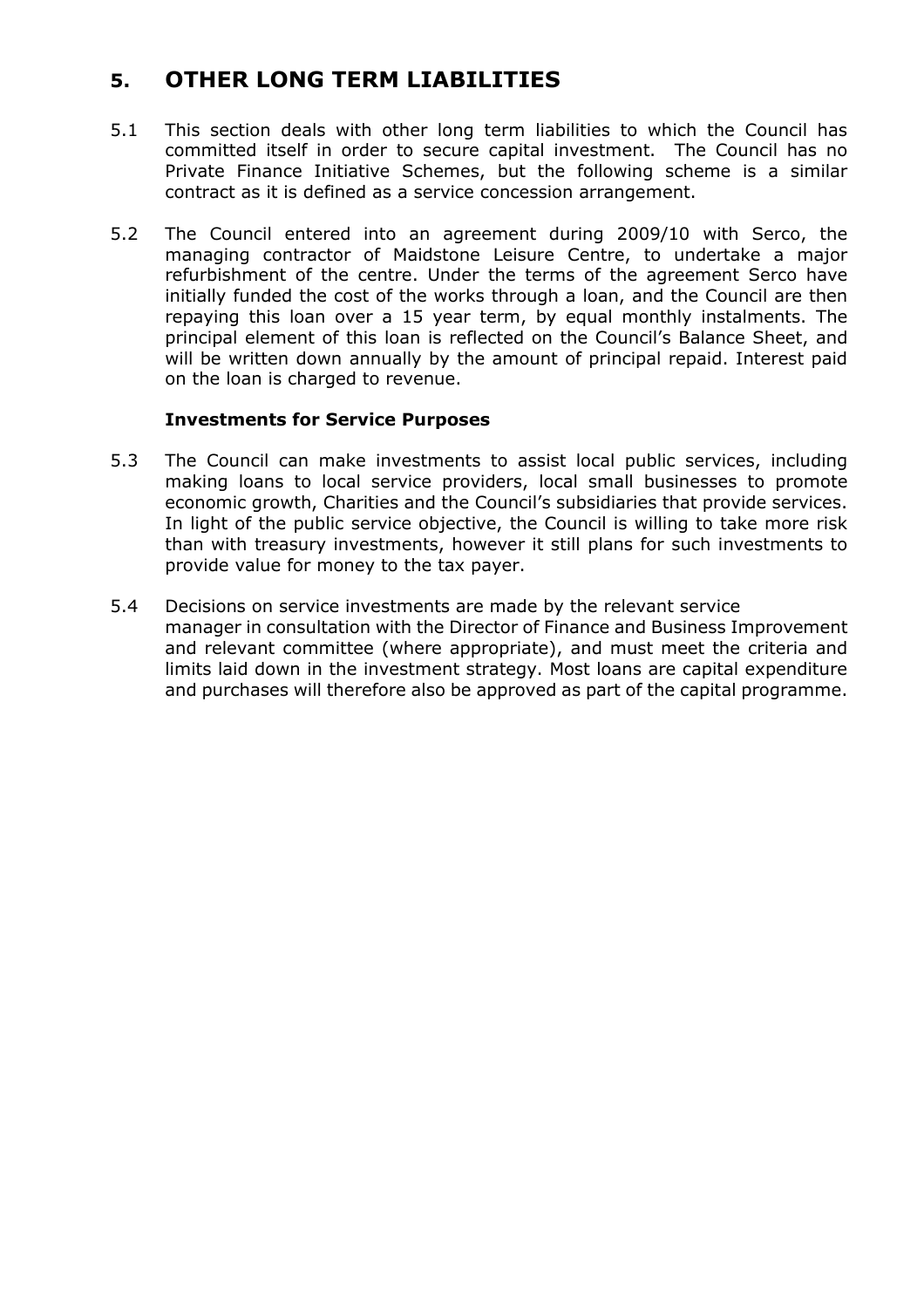# 6. COMMERCIAL ACTIVITIES

- 6.1 The Council originally developed a Commercialisation Strategy in 2014, in response to the withdrawal of Revenue Support Grant and the freedoms and flexibilities offered to local authorities through the Localism Act. A review of the Strategy in November 2016 indicated that it had been successful in promoting a more business-like approach to the Council's revenue generating activities, but new initiatives had met with varying degrees of success.
- 6.2 It was decided by Policy and Resources Committee, on the basis of this review, to refocus the strategy on housing and regeneration, which provided the opportunity both to generate a financial return for the Council and to support its strategic priorities. As a result, a Housing Development and Regeneration Plan, to which reference has already been made here, was developed and adopted in July 2017. Similarly, the Council's Commercial Property Investment Strategy is intended to support the local economy and regeneration objectives, as well as to generate a financial return.
- 6.3 Accordingly, none of the Council's capital investment is undertaken for purely commercial purposes.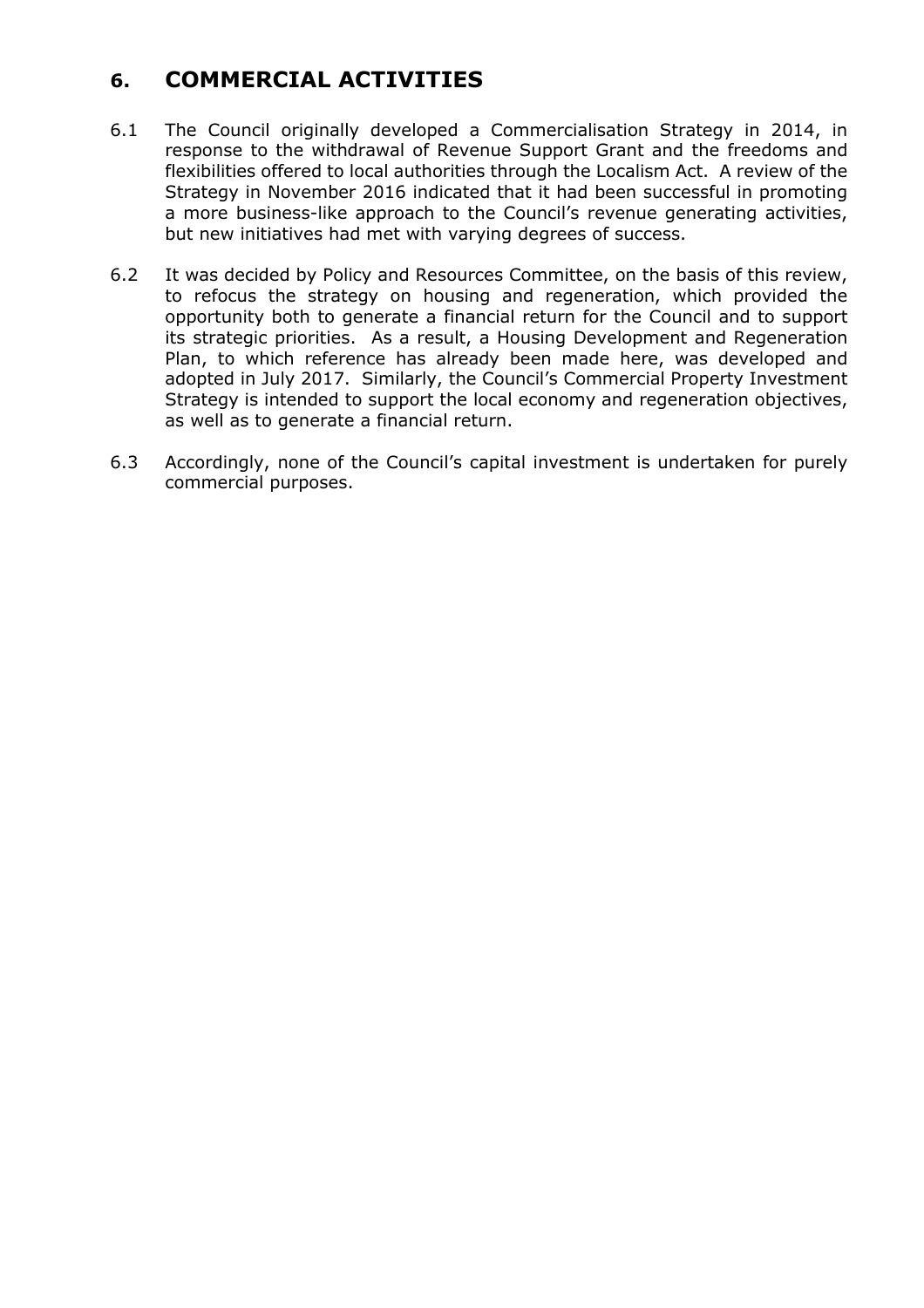# 7. KNOWLEDGE AND SKILLS

- 7.1 The Council employs professionally qualified and experienced staff in senior positions with responsibility for making capital expenditure, borrowing and investment decisions. The Director of Finance and Business improvement is a qualified accountant with over 15 years' experience in local government, the Corporate Property Manager and the team are experienced in Property Management and the Council pays for junior staff to study towards relevant professional qualifications including CIPFA, ACT (treasury),and ACCA.
- 7.2 The Council currently employs Link Asset Services as treasury management advisers and a number of property consultants including Harrisons Property Surveyors Limited and Sibley Pares Limited. This approach is more cost effective than employing such staff directly, and ensures that the Council has access to knowledge and skills commensurate with its risk appetite.
- 7.3 The Council carries out consultation as part of the development of the MTFS in order to establish the wider community's priorities for budget spending. In addition, consultation is carried out each year on the detailed budget proposals with individual Service Committees about budget proposals relating to the services within their areas of responsibility.